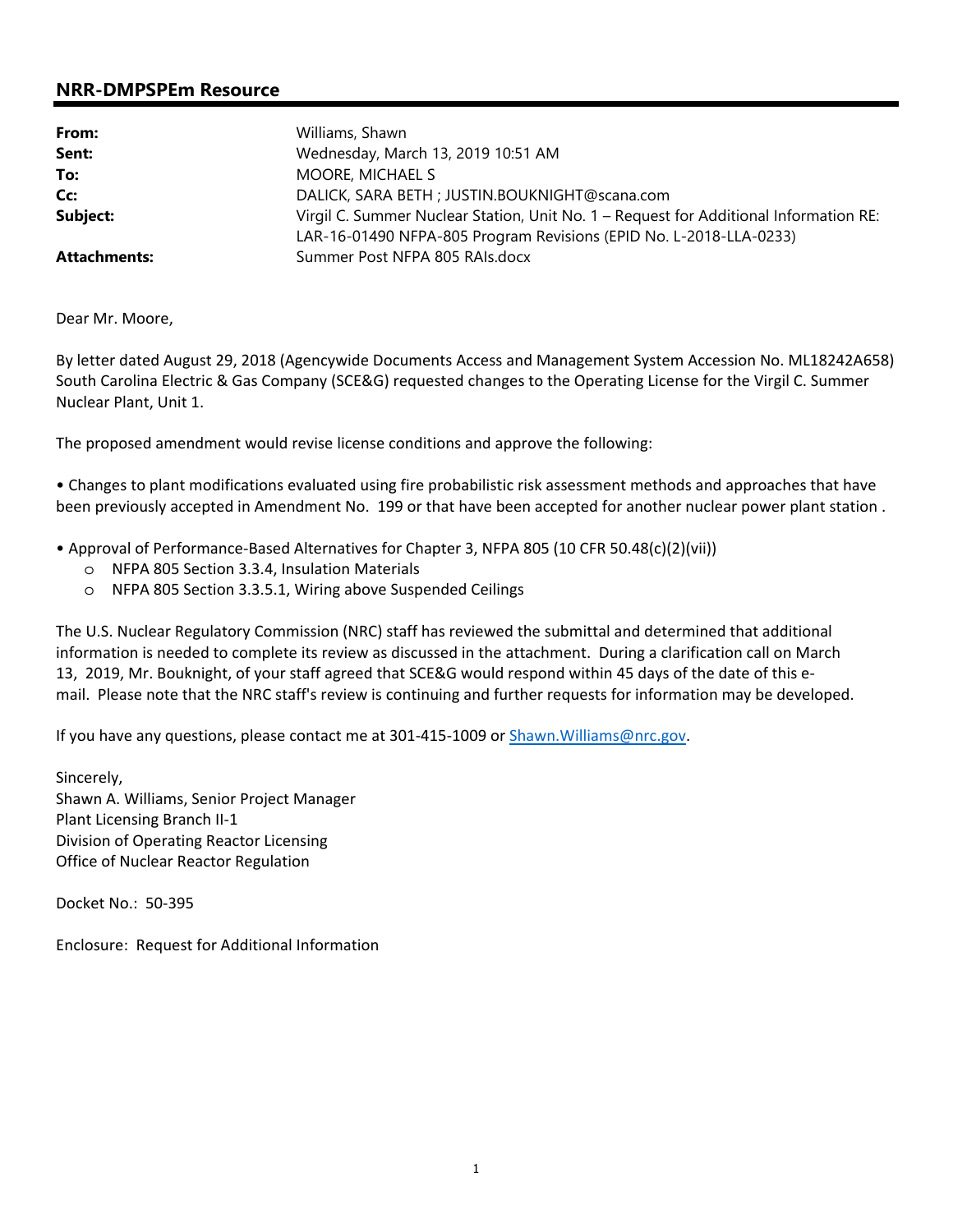**Hearing Identifier:** NRR\_DMPS **Email Number:** 858

**Mail Envelope Properties** (BL0PR0901MB3154E37CD0C9B78CE54B4E0D904A0)

**Subject:** Virgil C. Summer Nuclear Station, Unit No. 1 – Request for Additional Information RE: LAR-16-01490 NFPA-805 Program Revisions (EPID No. L-2018-LLA-0233)<br>Sent Date: 3/13/2019 10:51:03 AM **Sent Date:** 3/13/2019 10:51:03 AM **Received Date:** 3/13/2019 10:51:05 AM<br>**From:** Williams. Shawn **From:** Williams, Shawn

**Created By:** Shawn.Williams@nrc.gov

**Recipients:** 

"DALICK, SARA BETH " <SARA.DALICK@scana.com> Tracking Status: None "JUSTIN.BOUKNIGHT@scana.com" <JUSTIN.BOUKNIGHT@scana.com> Tracking Status: None "MOORE, MICHAEL S" <MICHAEL.S.MOORE@scana.com> Tracking Status: None

**Post Office:** BL0PR0901MB3154.namprd09.prod.outlook.com

| <b>Files</b>                   | Size | Date & Time           |
|--------------------------------|------|-----------------------|
| <b>MESSAGE</b>                 | 1675 | 3/13/2019 10:51:05 AM |
| Summer Post NFPA 805 RAIs.docx |      | 29733                 |

| <b>Options</b>              |          |
|-----------------------------|----------|
| <b>Priority:</b>            | Standard |
| <b>Return Notification:</b> | No       |
| <b>Reply Requested:</b>     | No       |
| <b>Sensitivity:</b>         | Normal   |
| <b>Expiration Date:</b>     |          |
| <b>Recipients Received:</b> |          |